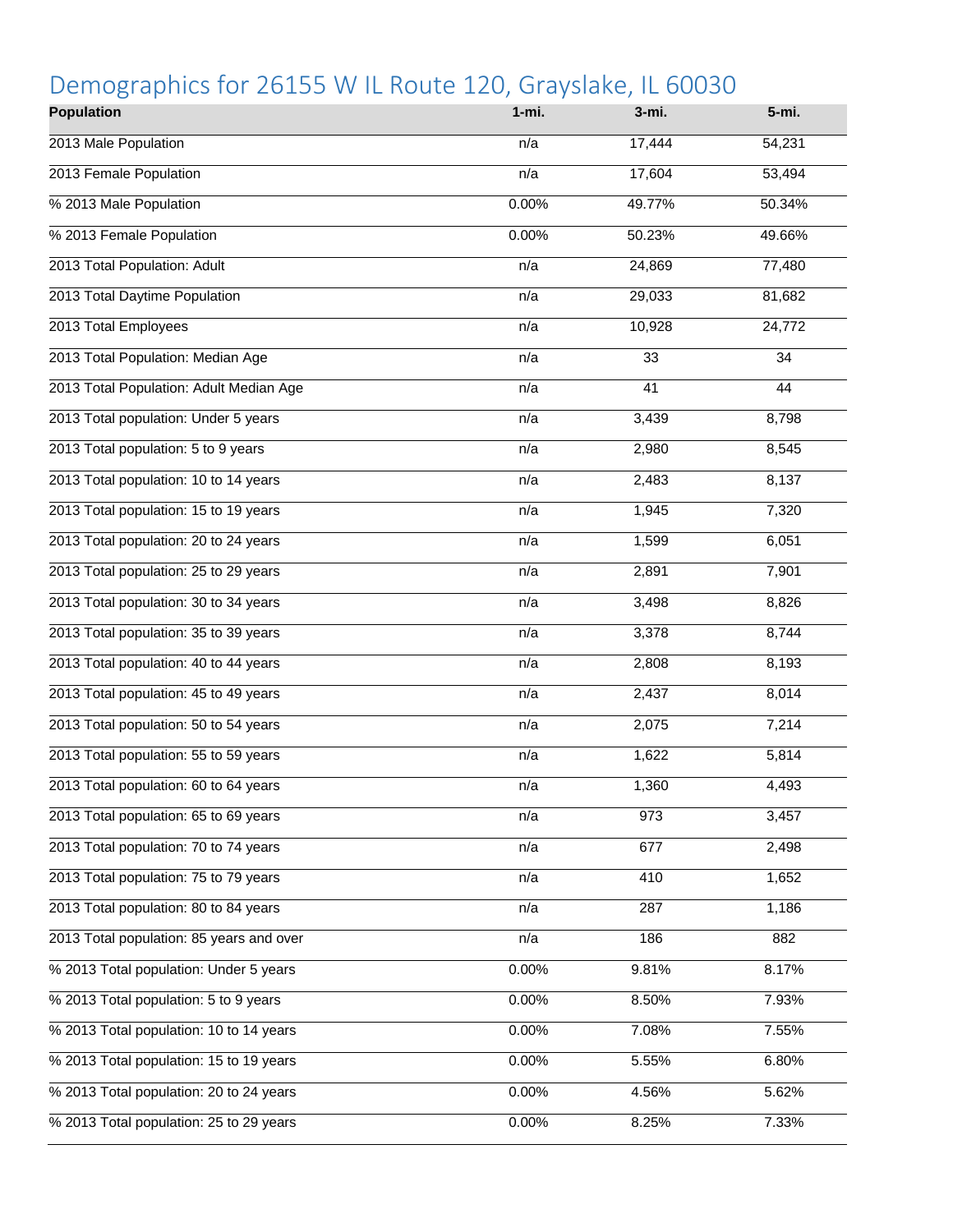| <b>Population</b>                                          | $1 - mi.$ | 3-mi.  | 5-mi.  |
|------------------------------------------------------------|-----------|--------|--------|
| % 2013 Total population: 30 to 34 years                    | 0.00%     | 9.98%  | 8.19%  |
| % 2013 Total population: 35 to 39 years                    | 0.00%     | 9.64%  | 8.12%  |
| % 2013 Total population: 40 to 44 years                    | 0.00%     | 8.01%  | 7.61%  |
| % 2013 Total population: 45 to 49 years                    | 0.00%     | 6.95%  | 7.44%  |
| % 2013 Total population: 50 to 54 years                    | 0.00%     | 5.92%  | 6.70%  |
| % 2013 Total population: 55 to 59 years                    | 0.00%     | 4.63%  | 5.40%  |
| % 2013 Total population: 60 to 64 years                    | 0.00%     | 3.88%  | 4.17%  |
| % 2013 Total population: 65 to 69 years                    | 0.00%     | 2.78%  | 3.21%  |
| % 2013 Total population: 70 to 74 years                    | 0.00%     | 1.93%  | 2.32%  |
| % 2013 Total population: 75 to 79 years                    | 0.00%     | 1.17%  | 1.53%  |
| % 2013 Total population: 80 to 84 years                    | 0.00%     | 0.82%  | 1.10%  |
| % 2013 Total population: 85 years and over                 | 0.00%     | 0.53%  | 0.82%  |
| 2013 White alone                                           | n/a       | 27,062 | 84,719 |
| 2013 Black or African American alone                       | n/a       | 1,224  | 2,990  |
| 2013 American Indian and Alaska Native alone               | n/a       | 111    | 748    |
| 2013 Asian alone                                           | n/a       | 3,470  | 4,996  |
| 2013 Native Hawaiian and OPI alone                         | n/a       | 14     | 40     |
| 2013 Some Other Race alone                                 | n/a       | 2,204  | 11,443 |
| 2013 Two or More Races alone                               | n/a       | 963    | 2,789  |
| 2013 Hispanic                                              | n/a       | 5,741  | 28,168 |
| 2013 Not Hispanic                                          | n/a       | 29,307 | 79,557 |
| % 2013 White alone                                         | 0.00%     | 77.21% | 78.64% |
| % 2013 Black or African American alone                     | 0.00%     | 3.49%  | 2.78%  |
| % 2013 American Indian and Alaska Native alone             | 0.00%     | 0.32%  | 0.69%  |
| % 2013 Asian alone                                         | 0.00%     | 9.90%  | 4.64%  |
| % 2013 Native Hawaiian and OPI alone                       | 0.00%     | 0.04%  | 0.04%  |
| % 2013 Some Other Race alone                               | 0.00%     | 6.29%  | 10.62% |
| % 2013 Two or More Races alone                             | 0.00%     | 2.75%  | 2.59%  |
| % 2013 Hispanic                                            | 0.00%     | 16.38% | 26.15% |
| % 2013 Not Hispanic                                        | 0.00%     | 83.62% | 73.85% |
| 2000 Not Hispanic: White alone                             | n/a       | 9,338  | 59,648 |
| 2000 Not Hispanic: Black or African American alone         | n/a       | 114    | 1,045  |
| 2000 Not Hispanic: American Indian and Alaska Native alone | n/a       | 21     | 156    |
| 2000 Not Hispanic: Asian alone                             | n/a       | 255    | 1,026  |
| 2000 Not Hispanic: Native Hawaiian and OPI alone           | n/a       | n/a    | 16     |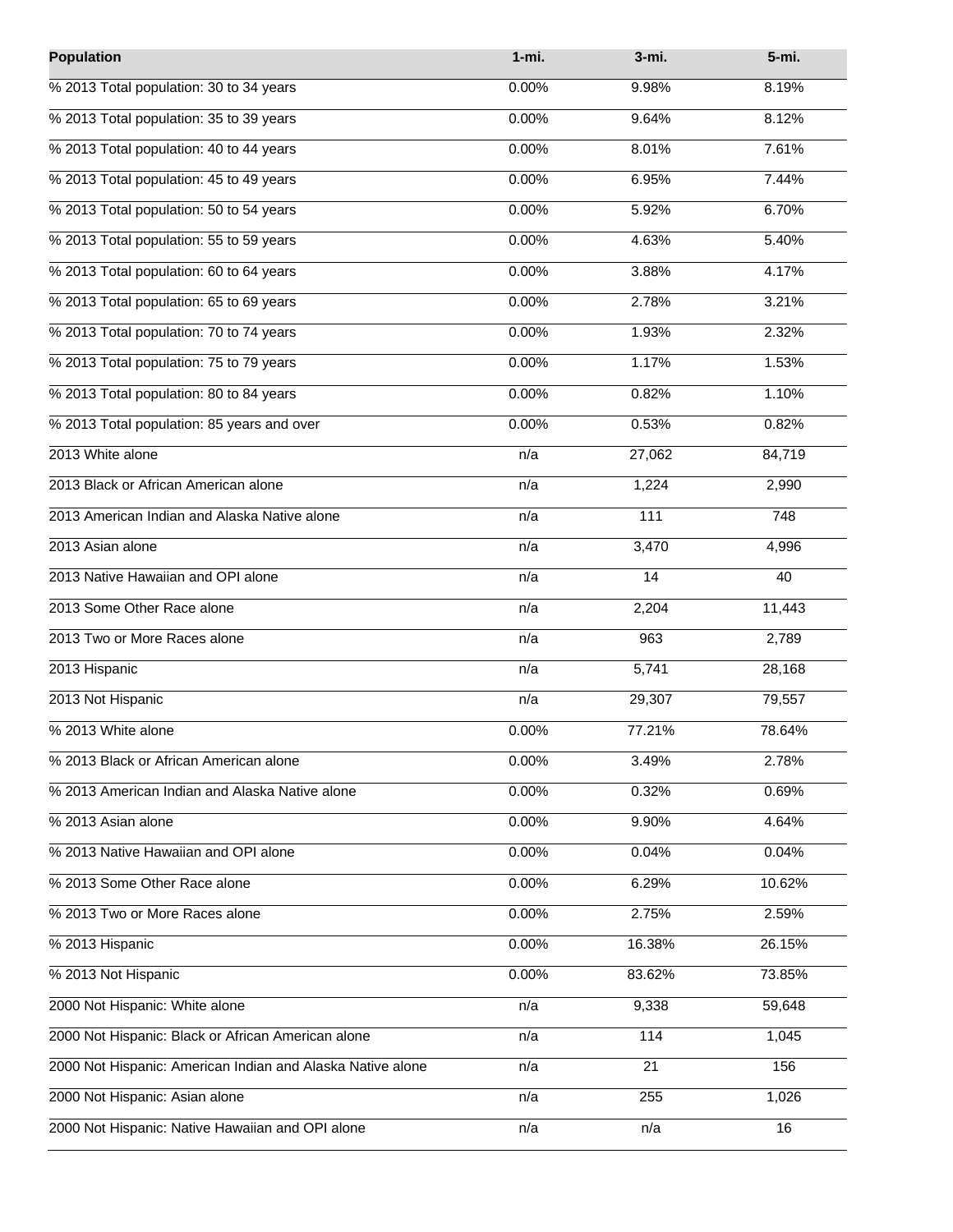| <b>Population</b>                                            | $1 - mi.$ | 3-mi.    | 5-mi.    |
|--------------------------------------------------------------|-----------|----------|----------|
| 2000 Not Hispanic: Some Other Race alone                     | n/a       | 11       | 47       |
| 2000 Not Hispanic: Two or More Races                         | n/a       | 127      | 781      |
| % 2000 Not Hispanic: White alone                             | 0.00%     | 86.58%   | 78.26%   |
| % 2000 Not Hispanic: Black or African American alone         | 0.00%     | 1.06%    | 1.37%    |
| % 2000 Not Hispanic: American Indian and Alaska Native alone | 0.00%     | 0.19%    | 0.20%    |
| % 2000 Not Hispanic: Asian alone                             | 0.00%     | 2.36%    | 1.35%    |
| % 2000 Not Hispanic: Native Hawaiian and OPI alone           | 0.00%     | 0.00%    | 0.02%    |
| % 2000 Not Hispanic: Some Other Race alone                   | 0.00%     | 0.10%    | 0.06%    |
| % 2000 Not Hispanic: Two or More Races                       | 0.00%     | 1.18%    | 1.02%    |
| <b>Population Change</b>                                     | $1 - mi.$ | 3-mi.    | 5-mi.    |
| Total: Employees (NAICS)                                     | n/a       | n/a      | n/a      |
| Total: Establishements (NAICS)                               | n/a       | n/a      | n/a      |
| 2013 Total Population                                        | n/a       | 35,048   | 107,725  |
| 2013 Households                                              | n/a       | 12,049   | 36,656   |
| Population Change 2010-2013                                  | n/a       | 1,730    | 2,480    |
| Household Change 2010-2013                                   | n/a       | 374      | 396      |
| % Population Change 2010-2013                                | 0.00%     | 5.19%    | 2.36%    |
| % Household Change 2010-2013                                 | 0.00%     | 3.20%    | 1.09%    |
| Population Change 2000-2013                                  | n/a       | 24,262   | 31,510   |
| Household Change 2000-2013                                   | n/a       | 8,079    | 10,794   |
| % Population Change 2000 to 2013                             | 0.00%     | 224.94%  | 41.34%   |
| % Household Change 2000 to 2013                              | 0.00%     | 203.50%  | 41.74%   |
| <b>Housing</b>                                               | $1 - mi.$ | 3-mi.    | 5-mi.    |
| 2000 Housing Units                                           | n/a       | 4,323    | 27,417   |
| 2000 Occupied Housing Units                                  | n/a       | 3,971    | 25,862   |
| 2000 Owner Occupied Housing Units                            | n/a       | 3,288    | 21,499   |
| 2000 Renter Occupied Housing Units                           | n/a       | 683      | 4,363    |
| 2000 Vacant Housings Units                                   | n/a       | 353      | 1,555    |
| % 2000 Occupied Housing Units                                | 0.00%     | 91.86%   | 94.33%   |
| % 2000 Owner occupied housing units                          | 0.00%     | 82.80%   | 83.13%   |
| % 2000 Renter occupied housing units                         | 0.00%     | 17.20%   | 16.87%   |
| % 2000 Vacant housing units                                  | 0.00%     | 8.17%    | 5.67%    |
| <b>Income</b>                                                | $1 - mi.$ | 3-mi.    | 5-mi.    |
| 2013 Household Income: Median                                | n/a       | \$85,010 | \$68,060 |
| 2013 Household Income: Average                               | n/a       | \$96,121 | \$79,753 |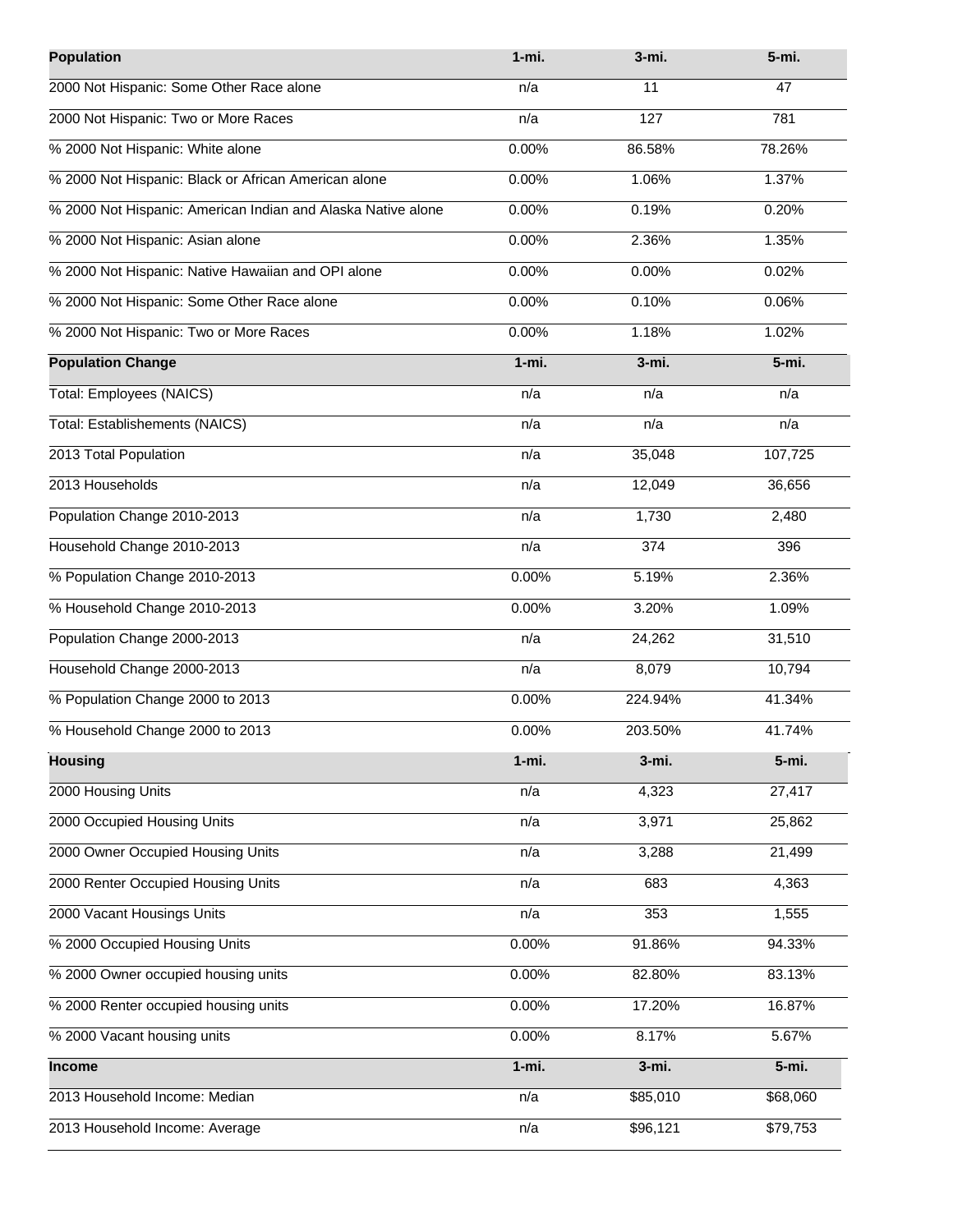| <b>Income</b>                                   | $1 - mi.$ | 3-mi.       | 5-mi.        |
|-------------------------------------------------|-----------|-------------|--------------|
| 2013 Per Capita Income                          | n/a       | \$33,082    | \$27,181     |
| 2013 Household income: Less than \$10,000       | n/a       | 238         | 1,383        |
| 2013 Household income: \$10,000 to \$14,999     | n/a       | 139         | 912          |
| 2013 Household income: \$15,000 to \$19,999     | n/a       | 214         | 1,000        |
| 2013 Household income: \$20,000 to \$24,999     | n/a       | 360         | 1,520        |
| 2013 Household income: \$25,000 to \$29,999     | n/a       | 325         | 1,073        |
| 2013 Household income: \$30,000 to \$34,999     | n/a       | 290         | 1,633        |
| 2013 Household income: \$35,000 to \$39,999     | n/a       | 471         | 1,703        |
| 2013 Household income: \$40,000 to \$44,999     | n/a       | 346         | 1,698        |
| 2013 Household income: \$45,000 to \$49,999     | n/a       | 515         | 1,651        |
| 2013 Household income: \$50,000 to \$59,999     | n/a       | 865         | 3,386        |
| 2013 Household income: \$60,000 to \$74,999     | n/a       | 1,409       | 4,408        |
| 2013 Household income: \$75,000 to \$99,999     | n/a       | 2,129       | 6,111        |
| 2013 Household income: \$100,000 to \$124,999   | n/a       | 1,732       | 4,238        |
| 2013 Household income: \$125,000 to \$149,999   | n/a       | 1,058       | 2,169        |
| 2013 Household income: \$150,000 to \$199,999   | n/a       | 1,208       | 2,398        |
| 2013 Household income: \$200,000 or more        | n/a       | 750         | 1,373        |
| % 2013 Household income: Less than \$10,000     | 0.00%     | 1.98%       | 3.77%        |
| % 2013 Household income: \$10,000 to \$14,999   | 0.00%     | 1.15%       | 2.49%        |
| % 2013 Household income: \$15,000 to \$19,999   | 0.00%     | 1.78%       | 2.73%        |
| % 2013 Household income: \$20,000 to \$24,999   | 0.00%     | 2.99%       | 4.15%        |
| % 2013 Household income: \$25,000 to \$29,999   | 0.00%     | 2.70%       | 2.93%        |
| % 2013 Household income: \$30,000 to \$34,999   | 0.00%     | 2.41%       | 4.45%        |
| % 2013 Household income: \$35,000 to \$39,999   | 0.00%     | 3.91%       | 4.65%        |
| % 2013 Household income: \$40,000 to \$44,999   | 0.00%     | 2.87%       | 4.63%        |
| % 2013 Household income: \$45,000 to \$49,999   | 0.00%     | 4.27%       | 4.50%        |
| % 2013 Household income: \$50,000 to \$59,999   | 0.00%     | 7.18%       | 9.24%        |
| % 2013 Household income: \$60,000 to \$74,999   | 0.00%     | 11.69%      | 12.03%       |
| % 2013 Household income: \$75,000 to \$99,999   | 0.00%     | 17.67%      | 16.67%       |
| % 2013 Household income: \$100,000 to \$124,999 | 0.00%     | 14.37%      | 11.56%       |
| % 2013 Household income: \$125,000 to \$149,999 | 0.00%     | 8.78%       | 5.92%        |
| % 2013 Household income: \$150,000 to \$199,999 | 0.00%     | 10.03%      | 6.54%        |
| % 2013 Household income: \$200,000 or more      | 0.00%     | 6.22%       | 3.75%        |
| <b>Retail Sales Volume</b>                      | $1 - mi.$ | 3-mi.       | 5-mi.        |
| 2013 Childrens/Infants clothing stores          | n/a       | \$3,518,167 | \$10,549,705 |